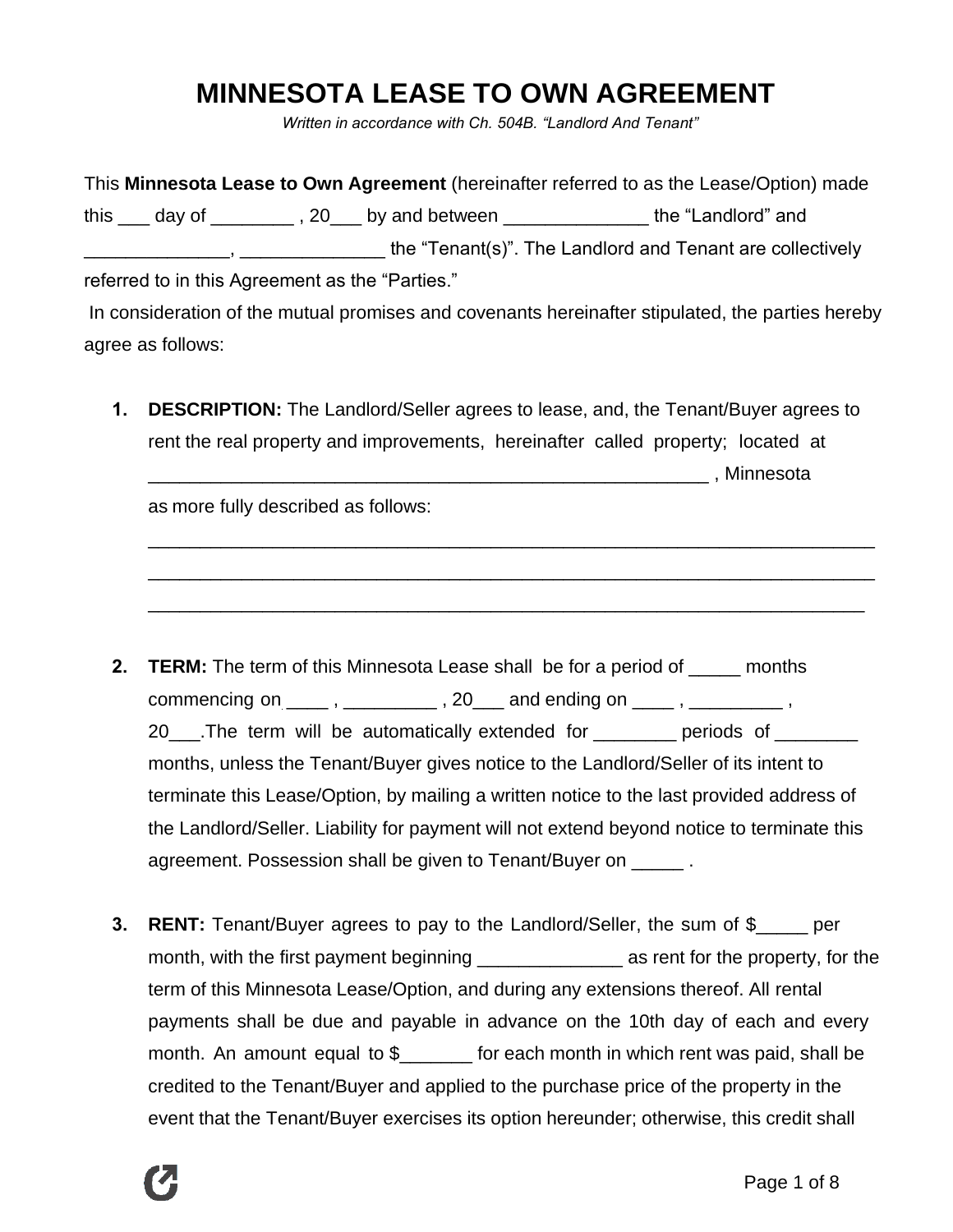be non-refundable and considered forfeited if the option is not exercised.

- **4. OPTION TO PURCHASE:** The Tenant/Buyer, as part of the consideration herein, is hereby granted the exclusive right, option and privilege of purchasing property at any time during the term of this Minnesota Lease/Option agreement or any extension thereof. The Tenant/Buyer shall notify the Landlord/Seller in writing of the exercise of this option at least ten (10) days prior to the expiration of the initial term of this Lease/Option or the expiration of any extension thereof, by mail to the last-provided address of Landlord/Seller.
- **5. COVENANTS OF TENANT/BUYER**: Commencing with and during the term of this agreement, including extensions, the Tenant/Buyer hereby covenants and agrees as follows:
	- a. That the Tenant/Buyer will pay all utility charges and bills, including, but not limited to, water, sewer, gas, oil, and electric, which may be assessed or charged against the property;
	- b. That the Tenant/Buyer will not use the property for any unlawful purpose; and that the Tenant/Buyer will conform to and obey all laws, ordinances, *rules, regulations,* requirements and orders of all Federal, Stale, and Local governmental authorities, agencies, departments, bureaus, boards or officials, respecting the use of the property; and
	- c. That the Tenant/Buyer will surrender and deliver up the property, at the end of the term or any extensions thereof, should the option herein not be exercised, in as good order and condition as the same now exists, reasonable use and natural wear and tear excepted.
- **6. COVENANTS OF LANDLORD/SELLER:** The Landlord/Seller hereby covenants and agrees as follows:
	- a. That the Landlord/Seller shall pay for and maintain fire and extended coverage insurance on said property in the minimum amount of **\$\_\_\_\_\_\_\_\_**. The Tenant/Buyer shall be named as an additional insured or loss-payee on the insurance policy and copy of which shall be provided to Tenant/Buyer.
	- b. That the Tenant/Buyer shall peaceably and quietly hold, occupy, use and enjoy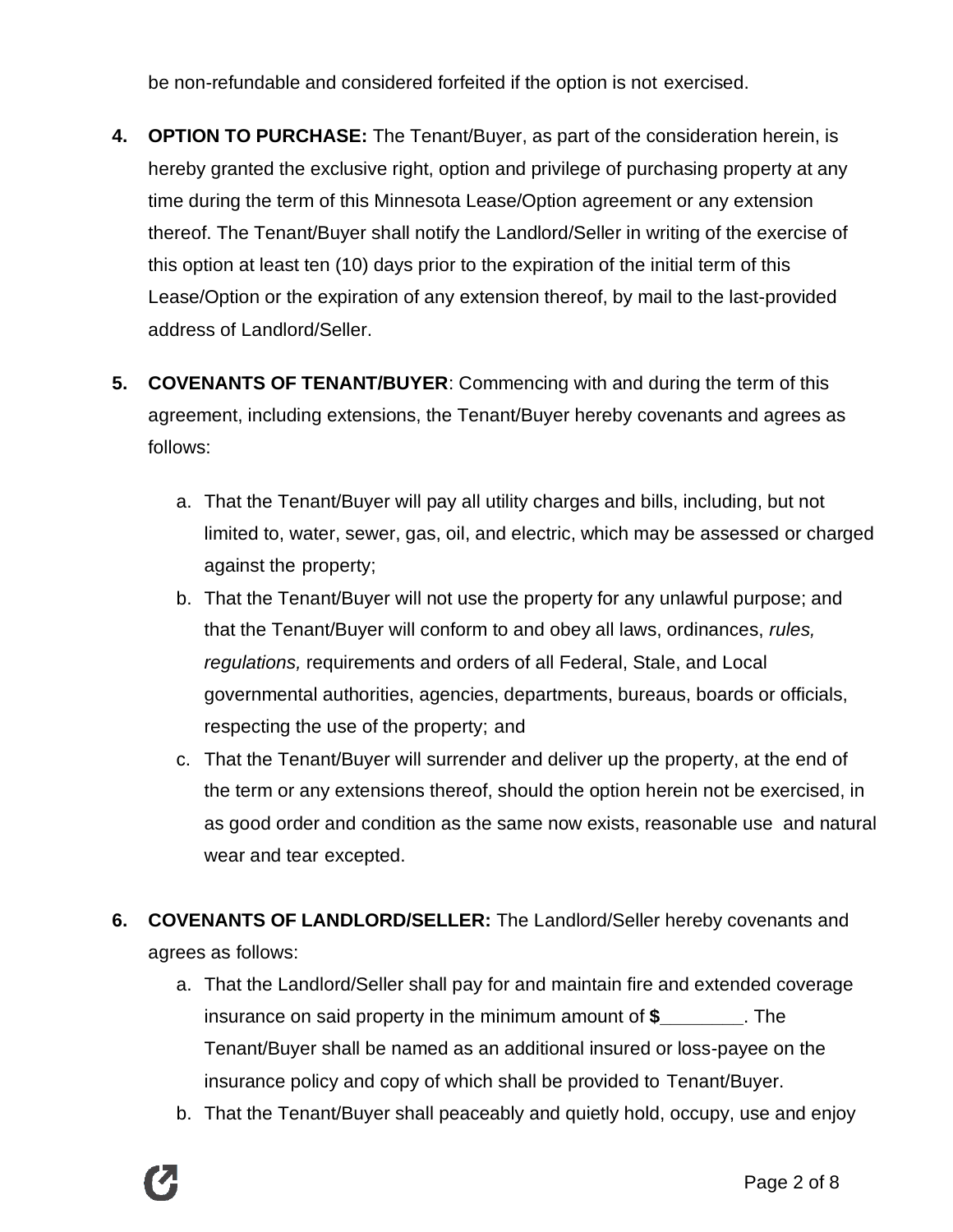the property, without any let, hindrance or molestation by Landlord/Seller or any person associated therewith.

- **7. BREACH BY TENANT/BUYER**: If the Tenant/Buyer shall fail to keep and perform any of the covenants, agreements, or provisions of this Minnesota Lease/Option, or If the Tenant/Buyer shall abandon the property; it shall be lawful for the Landlord/Seller to enter into said property and again have, repossess, and enjoy the same as if this Lease/Option had not been made, and thereupon this Lease/Option and everything herein contained on the part of the Landlord/Seller to be done and performed shall cease, determine and be utterly void, except as set forth in paragraph (8), below. The commencement of a proceeding or suit in forcible entry and detainer or in ejectment, or otherwise after any default by the Tenant/Buyer, shall be equivalent in every respect to actual entry by the Landlord/Seller.
- **8. COSTS OF IMPROVEMENTS:** In the event the Tenant/Buyer exercises the option to purchase set forth in paragraph (4), above, and through no fault of the Tenant/Buyer, the Landlord/Seller fails to convey said property to Tenant/Buyer In accordance with the terms of this Minnesota Lease/Option, the Tenant/Buyer, *in* addition to any other rights which Tenant/Buyer may have in law or equity for the enforcement of Tenant/Buyer's option to purchase, shall be entitled to reimbursement for the cost of all repairs, maintenance and improvements.
- **9. FURTHER ENCUMBRANCES:** The Landlord/Seller hereby warrants that the total of the leases, options, mortgages, liens, and any other encumbrances against the property, whether of public record or not, are as follows: A first mortgage in favor of in the approximate amount of \$ Current taxes for  $\Box$  in the amount of \$ \_\_\_\_ due on  $\Box$ 
	- a. The Landlord/Seller agrees not to lease to another third party, nor to assign, sell, option, transfer, pledge or otherwise to convey any or all rights or interests had by Landlord/Seller in the property or in this Minnesota Lease/Option agreement, nor to further encumber the property nor allow the same to occur. All third parties are hereby put on notice that any leases, assignments by the Landlord/Seller, liens, options, mortgages or any other conveyances or transfers occurring subsequent to the date of this Lease/Option are hereby declared by the Landlord/Seller to be null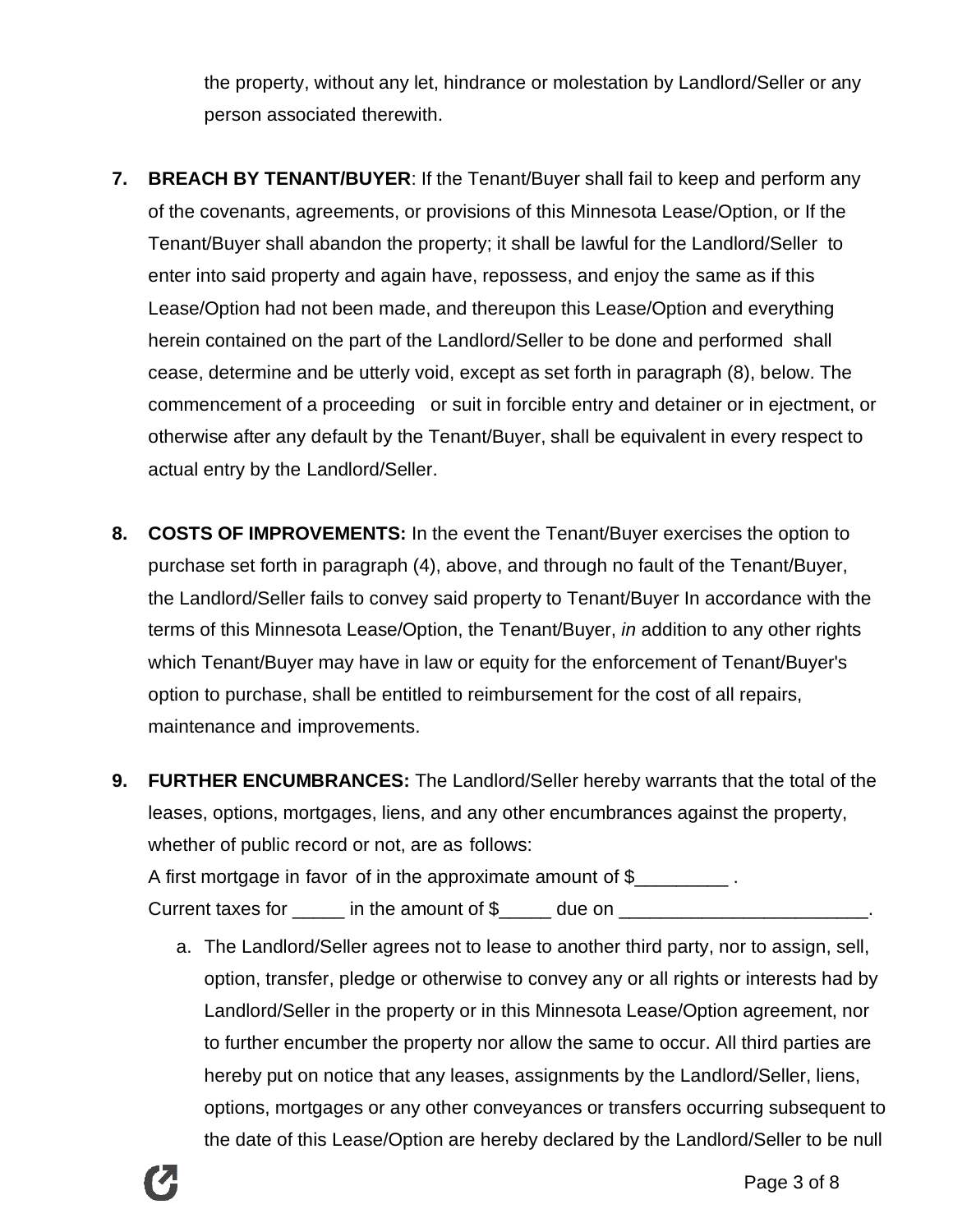and void and of no force and effect. The Landlord/Seller further agrees to keep all mortgages, liens, taxes or other encumbrances on the property, current and in good standing. Tenant/Buyer shall have the right to make payments on same in the event that Landlord/Seller becomes non-current or other-wise defaults thereon and said payments will be deducted from any equity due seller or recovered from future rent due seller.

- b. Current taxes for  $\qquad$  in the amount of  $\$\qquad$  due on  $\qquad$ The Landlord/Seller agrees not to lease to another third party, nor to assign, sell, option, transfer, pledge or otherwise to convey any or all rights or interests had by Landlord/Seller in the property or in this Minnesota Lease/Option agreement, nor to further encumber the property nor allow the same to occur. All third parties are hereby put on notice that any leases, assignments by the Landlord/Seller, liens, options, mortgages or any other conveyances or transfers occurring subsequent to the date of this Lease/Option are hereby declared by the Landlord/Seller to be null and void and of no force and effect. The Landlord/Seller further agrees to keep all mortgages, liens, taxes or other encumbrances on the property, current and in good standing. Tenant/Buyer shall have the right to make payments on same in the event that Landlord/Seller becomes non-current or other-wise defaults thereon and said payments will be deducted from any equity due seller or recovered from future rent due seller.
- **10. RIGHT OF ASSIGNMENT:** The Tenant/Buyer shall have the unqualified right to sublet the property, and/or to assign, sell, transfer, pledge or otherwise convey any or all rights or interests which the Tenant/Buyer may have in the property or in this Minnesota Lease/Option Agreement. Any such assignment will release original Tenant/Buyer from liability and substitute assignee in his/her or its place.
- **11. MAINTENANCE AND REPAIRS:** The Tenant/Buyer accepts the property "as is" on the date of execution of this Minnesota Lease/Option. The Tenant/Buyer shall henceforth be responsible for all maintenance and repair upon said property, both interior and exterior. The Tenant/Buyer shall have the right to make such repairs, maintenance, and improvements as Tenant/Buyer shall deem necessary proper or desirable. The Tenant/Buyer shall be solely liable for payment for said improvements and shall hold the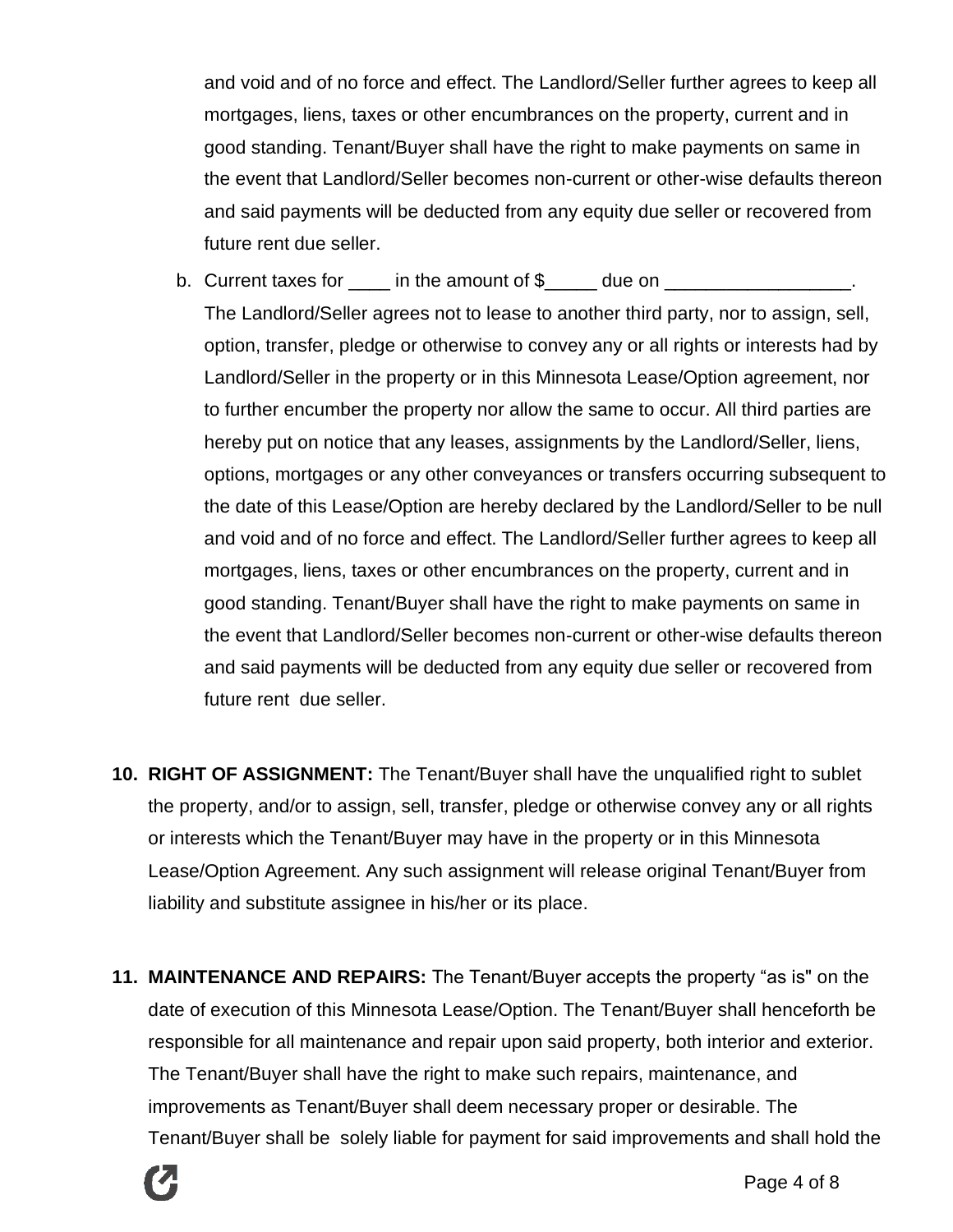Landlord/Seller nameless there from, except that any electric, plumbing, heating or cooling system that is out of order or any repairs exceeding  $\mathcal{S}$  at the commencement of this lease or within 30 days thereafter will be repaired by the landlord/Seller at his/her expense. If the landlord/Seller cannot or will not make the repairs necessary the Tenant/Buyer will have the option of either voiding this agreement by written notice to the landlord/Seller or making such repairs and, a) receiving a reimbursement from the next monthly payment or payments due the Landlord/Seller or, b) receiving a credit against the purchase price plus interest at 10% per annum from date of payment.

**12. BINDING AGREEMENTS:** The parties hereto agree that this Minnesota Lease/Option comprises the entire agreement of the parties and that no other representation or agreements have been made or relied upon, and that this Lease/Option agreement shall inure to the benefit of arid shall be binding upon the parties, their heirs, executors, administrators, personal representatives, successors or assigns.

### **13. SPECIAL PROVISIONS:**

a. The landlord/Seller will complete the following by \_\_\_\_\_\_\_\_\_\_\_\_\_\_\_\_\_\_\_\_\_\_\_\_\_ or this Minnesota Lease/Option will become null and void and all monies disbursed by Tenant/Buyer will be immediately refunded by Landlord/Seller.

\_\_\_\_\_\_\_\_\_\_\_\_\_\_\_\_\_\_\_\_\_\_\_\_\_\_\_\_\_\_\_\_\_\_\_\_\_\_\_\_\_\_\_\_\_\_\_\_\_\_\_\_\_\_\_\_\_\_\_\_\_\_\_\_\_

\_\_\_\_\_\_\_\_\_\_\_\_\_\_\_\_\_\_\_\_\_\_\_\_\_\_\_\_\_\_\_\_\_\_\_\_\_\_\_\_\_\_\_\_\_\_\_\_\_\_\_\_\_\_\_\_\_\_\_\_\_\_\_\_\_

\_\_\_\_\_\_\_\_\_\_\_\_\_\_\_\_\_\_\_\_\_\_\_\_\_\_\_\_\_\_\_\_\_\_\_\_\_\_\_\_\_\_\_\_\_\_\_\_\_\_\_\_\_\_\_\_\_\_\_\_\_\_\_\_\_

b. Other provisions

### **OPTION TO PURCHASE TERMS**

- **14.PRICE AND TERMS**: The Tenant/Buyer agrees to pay for said property the sum of **\$\_\_\_\_\_\_\_\_** less any sums for which the Tenant/Buyer is entitled to claim reimbursement or offset in accordance with this agreement; the net sum to be paid in cash, certified check, or cashier's check at closing.
- **15.INCLUDED IN THE PURCHASE**: The property shall also include all land, together with all improvements thereon, all appurtenant rights, privileges, easements, buildings, fixtures,

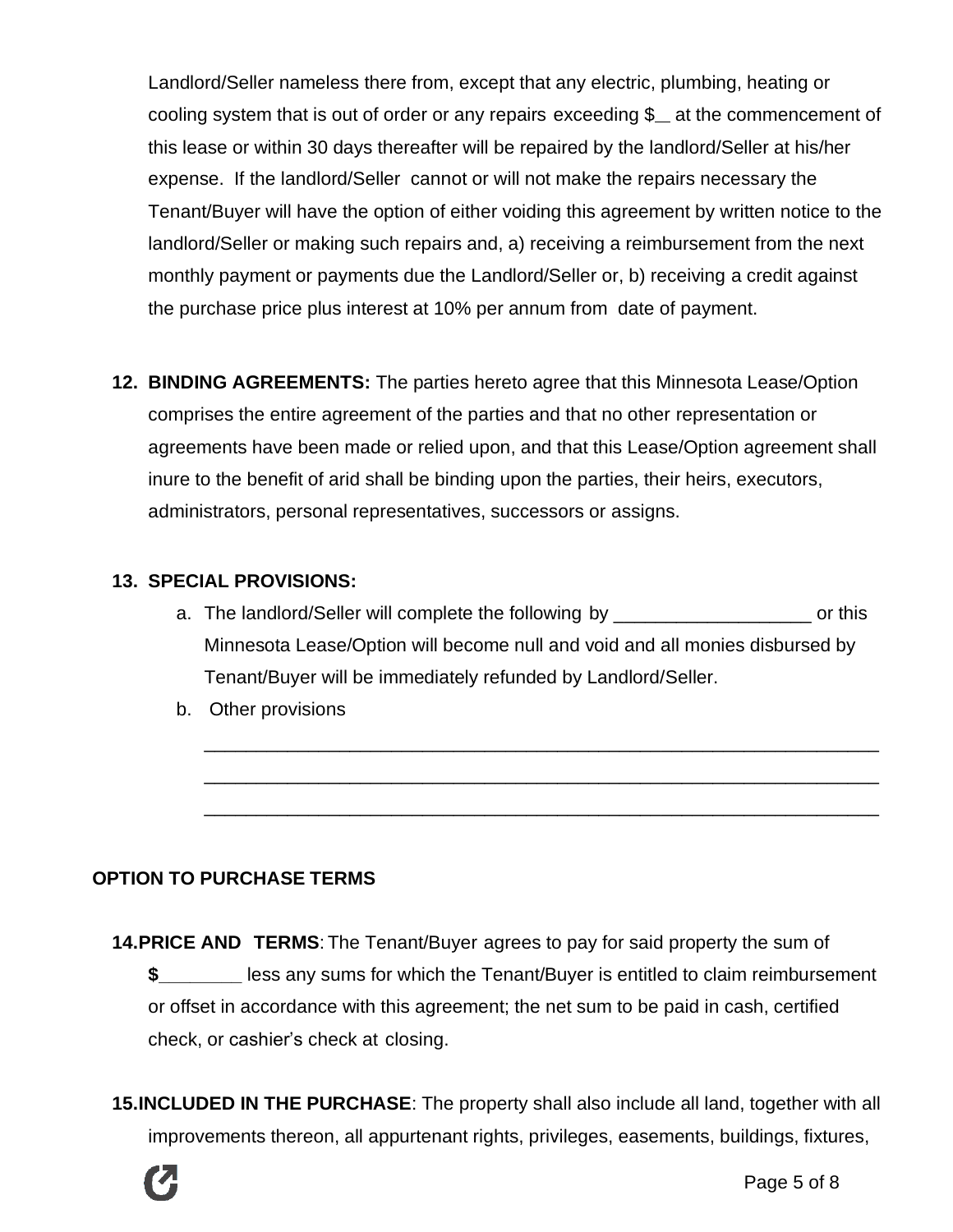heating, electrical, plumbing and air conditioning fixtures and facilities, window shades, venetian blinds, awnings, curtain rods, screens, storm windows and doors, affixed mirrors, wall to wall carpeting, stair carpeting, built in kitchen appliances, bath-room fixtures, radio and television aerials, landscaping and shrubbery, water softeners, garage door openers and operating devices, and all utility or storage buildings or sheds, range and refrigerator. The property shall also include the following items:

\_\_\_\_\_\_\_\_\_\_\_\_\_\_\_\_\_\_\_\_\_\_\_\_\_\_\_\_\_\_\_\_\_\_\_\_\_\_\_\_\_\_\_\_\_\_\_\_\_\_\_\_\_\_\_\_\_\_\_\_\_\_\_\_\_\_\_\_\_\_\_

\_\_\_\_\_\_\_\_\_\_\_\_\_\_\_\_\_\_\_\_\_\_\_\_\_\_\_\_\_\_\_\_\_\_\_\_\_\_\_\_\_\_\_\_\_\_\_\_\_\_\_\_\_\_\_\_\_\_\_\_\_\_\_\_\_\_\_\_\_\_\_

\_\_\_\_\_\_\_\_\_\_\_\_\_\_\_\_\_\_\_\_\_\_\_\_\_\_\_\_\_\_\_\_\_\_\_\_\_\_\_\_\_\_\_\_\_\_\_\_\_\_\_\_\_\_\_\_\_\_\_\_\_\_\_\_\_\_\_\_\_\_\_

- **16.TITLE:** The Landlord/Seller shall convey marketable title to the property with the above described inclusions, by good and sufficient General Warranty Deed in fee simple absolute, on or before closing; said title to be free, clear, and unencumbered except existing mortgages restrictions and easements of record shown in paragraph (9). Title to be conveyed to the Tenant/Buyer and/or assigns.
- **17.CLOSING**: The deed shall be delivered and the purchase money shall *be* paid at the lending institutions, or other office, of Tenant/Buyer's choice, no later than sixty **(60)** days after notification to the Landlord/Seller of the Tenant/Buyer's exercise of the option.
- **18.COSTS AND PRORATIONS:** There shall be prorated between the landlord/Seller and the Tenant/Buyer, as of date of closing, the following items: (a) All real estate taxes and assessments; (b) Interest on encumbrances assumed or taken over by Tenant/Buyer with the Tenant/Buyer having responsibility for such items as follows:

| Landlord/Seller will pay: | Tenant/Buyer will pay: |
|---------------------------|------------------------|
|                           |                        |
|                           |                        |
|                           |                        |

**19. INSURANCE:** While this option shall remain executory and up until the time of closing, the Landlord/Seller shall maintain fire and extended coverage upon the property, and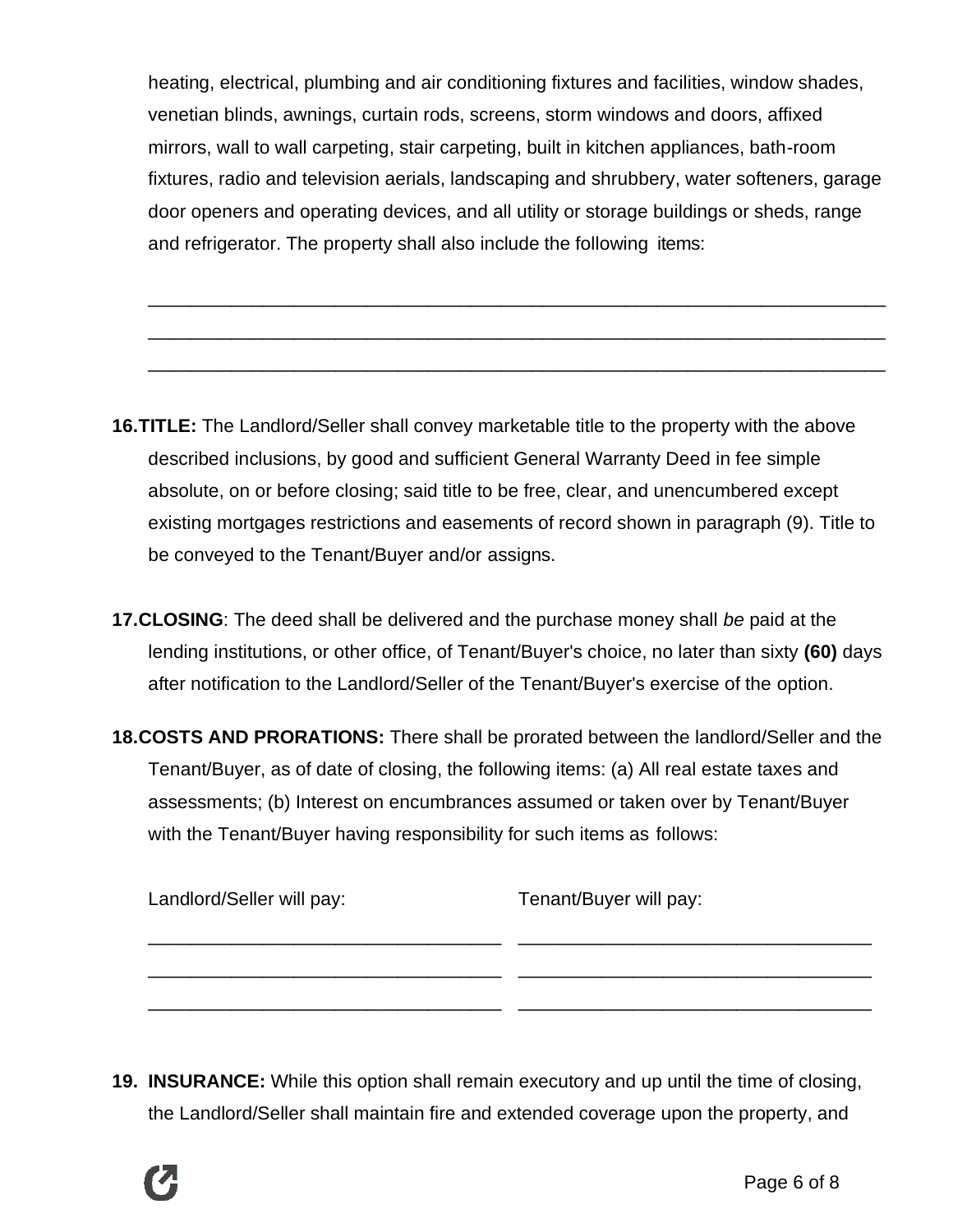immediately convert the owner occupied (if applicable) policy to a non-owner occupied policy. In the event of loss or destruction in whole or in part of said property, the Tenant/Buyer shall have the option to proceed with the closing and accept the insurance proceeds for said damage, or to declare this Minnesota Lease/Option null and void, releasing both parties from any obligations hereunder, except for the return of reimbursable expenses previously paid by Tenant/Buyer which amounts shall become immediately due and payable from the insurance proceeds. Upon closing, the Tenant/Buyer shall be responsible for fire and extended coverage from that date forward.

**20. ATTORNEY'S FEES** In the event this agreement is placed in the hands of an attorney for enforcement the prevailing party shall be entitled to recover court costs and attorney fees.

| Landlord/Seller will pay: | Tenant/Buyer will pay: |
|---------------------------|------------------------|
|                           |                        |
|                           |                        |
|                           |                        |
|                           |                        |

### **21. REQUIRED DISCLOSURES**

**LEAD BASED PAINT.** For homes built before 1978, Federal Law requires Landlords give Tenant(s) a copy of an EPA-approved pamphlet on identifying and controlling leadbased paint dangers.

\_\_\_\_\_\_\_\_\_\_\_\_\_\_\_\_\_\_\_\_\_\_\_\_\_\_\_\_\_\_\_\_\_\_\_\_\_\_\_\_\_\_\_\_\_\_\_\_\_\_\_\_\_\_\_\_\_\_\_\_\_\_\_\_\_\_\_\_\_\_

\_\_\_\_\_\_\_\_\_\_\_\_\_\_\_\_\_\_\_\_\_\_\_\_\_\_\_\_\_\_\_\_\_\_\_\_\_\_\_\_\_\_\_\_\_\_\_\_\_\_\_\_\_\_\_\_\_\_\_\_\_\_\_\_\_\_\_\_\_\_

## **22. ADDITIONAL DISCLOSURES**